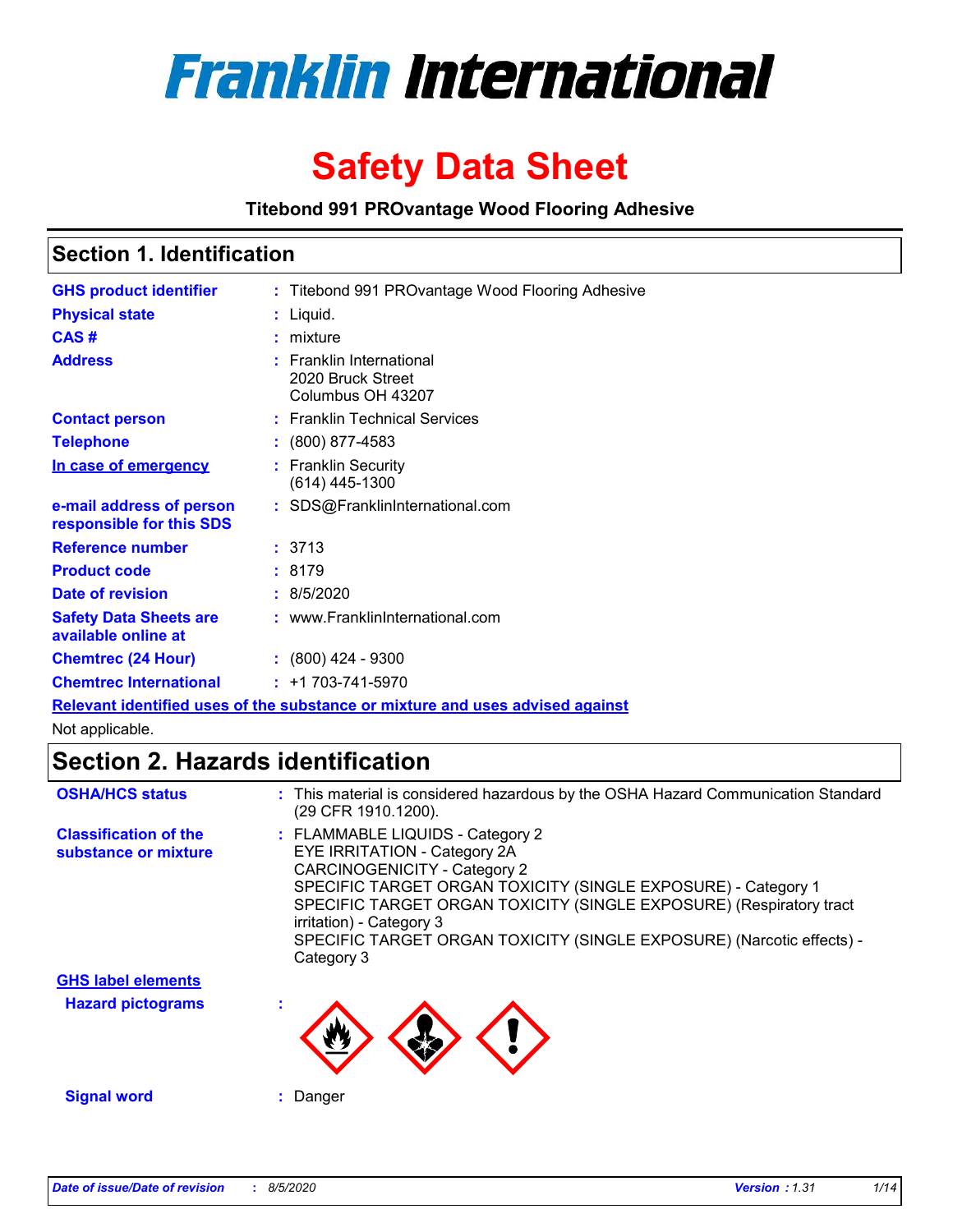# **Section 2. Hazards identification**

| <b>Hazard statements</b>                   | : Highly flammable liquid and vapor.<br>Causes serious eye irritation.<br>May cause respiratory irritation.<br>May cause drowsiness or dizziness.<br>Suspected of causing cancer. (inhalation)<br>Causes damage to organs. (eyes) (oral)                                                                                                                                                                                                                                                                                              |
|--------------------------------------------|---------------------------------------------------------------------------------------------------------------------------------------------------------------------------------------------------------------------------------------------------------------------------------------------------------------------------------------------------------------------------------------------------------------------------------------------------------------------------------------------------------------------------------------|
| <b>Precautionary statements</b>            |                                                                                                                                                                                                                                                                                                                                                                                                                                                                                                                                       |
| <b>Prevention</b>                          | : Obtain special instructions before use. Wear protective gloves. Wear protective<br>clothing. Wear eye or face protection. Keep away from heat, hot surfaces, sparks, open<br>flames and other ignition sources. No smoking. Use explosion-proof electrical,<br>ventilating or lighting equipment. Use non-sparking tools. Take action to prevent static<br>discharges. Use only outdoors or in a well-ventilated area. Do not breathe vapor. Do<br>not eat, drink or smoke when using this product. Wash thoroughly after handling. |
| <b>Response</b>                            | : IF exposed: Call a POISON CENTER or doctor. IF IN EYES: Rinse cautiously with<br>water for several minutes. Remove contact lenses, if present and easy to do. Continue<br>rinsing. If eye irritation persists: Get medical advice or attention.                                                                                                                                                                                                                                                                                     |
| <b>Storage</b>                             | : Store locked up. Store in a well-ventilated place. Keep container tightly closed. Keep<br>cool.                                                                                                                                                                                                                                                                                                                                                                                                                                     |
| <b>Disposal</b>                            | : Dispose of contents and container in accordance with all local, regional, national and<br>international regulations.                                                                                                                                                                                                                                                                                                                                                                                                                |
| <b>Supplemental label</b><br>elements      | : Avoid contact with skin and clothing. Wash thoroughly after handling.                                                                                                                                                                                                                                                                                                                                                                                                                                                               |
| <b>Hazards not otherwise</b><br>classified | : Prolonged or repeated contact may dry skin and cause irritation.                                                                                                                                                                                                                                                                                                                                                                                                                                                                    |

# **Section 3. Composition/information on ingredients**

| <b>Substance/mixture</b><br>: Mixture                   |               |                   |
|---------------------------------------------------------|---------------|-------------------|
| Ingredient name                                         | $\frac{9}{6}$ | <b>CAS number</b> |
| methyl acetate                                          | I≥10 - ≤25    | 79-20-9           |
| lacetone                                                | 5≤ا           | 67-64-1           |
| $4$ -chloro- $\alpha, \alpha, \alpha$ -trifluorotoluene | 5⊵            | 98-56-6           |
| vinyl acetate                                           | $≤0.3$        | 108-05-4          |

Any concentration shown as a range is to protect confidentiality or is due to batch variation.

**There are no additional ingredients present which, within the current knowledge of the supplier and in the concentrations applicable, are classified as hazardous to health or the environment and hence require reporting in this section.**

**Occupational exposure limits, if available, are listed in Section 8.**

# **Section 4. First aid measures**

|                   | <b>Description of necessary first aid measures</b>                                                                                                                                                                                                                                                                                                                                                                                                                                                                                                                                                                                                                                                                                                                                                                                                                                                             |
|-------------------|----------------------------------------------------------------------------------------------------------------------------------------------------------------------------------------------------------------------------------------------------------------------------------------------------------------------------------------------------------------------------------------------------------------------------------------------------------------------------------------------------------------------------------------------------------------------------------------------------------------------------------------------------------------------------------------------------------------------------------------------------------------------------------------------------------------------------------------------------------------------------------------------------------------|
| Eye contact       | : Immediately flush eyes with plenty of water, occasionally lifting the upper and lower<br>eyelids. Check for and remove any contact lenses. Continue to rinse for at least 10<br>minutes. Get medical attention. If necessary, call a poison center or physician.                                                                                                                                                                                                                                                                                                                                                                                                                                                                                                                                                                                                                                             |
| <b>Inhalation</b> | : Remove victim to fresh air and keep at rest in a position comfortable for breathing. If it<br>is suspected that fumes are still present, the rescuer should wear an appropriate mask<br>or self-contained breathing apparatus. If not breathing, if breathing is irregular or if<br>respiratory arrest occurs, provide artificial respiration or oxygen by trained personnel. It<br>may be dangerous to the person providing aid to give mouth-to-mouth resuscitation.<br>Get medical attention. If necessary, call a poison center or physician. If unconscious,<br>place in recovery position and get medical attention immediately. Maintain an open<br>airway. Loosen tight clothing such as a collar, tie, belt or waistband. In case of<br>inhalation of decomposition products in a fire, symptoms may be delayed. The exposed<br>person may need to be kept under medical surveillance for 48 hours. |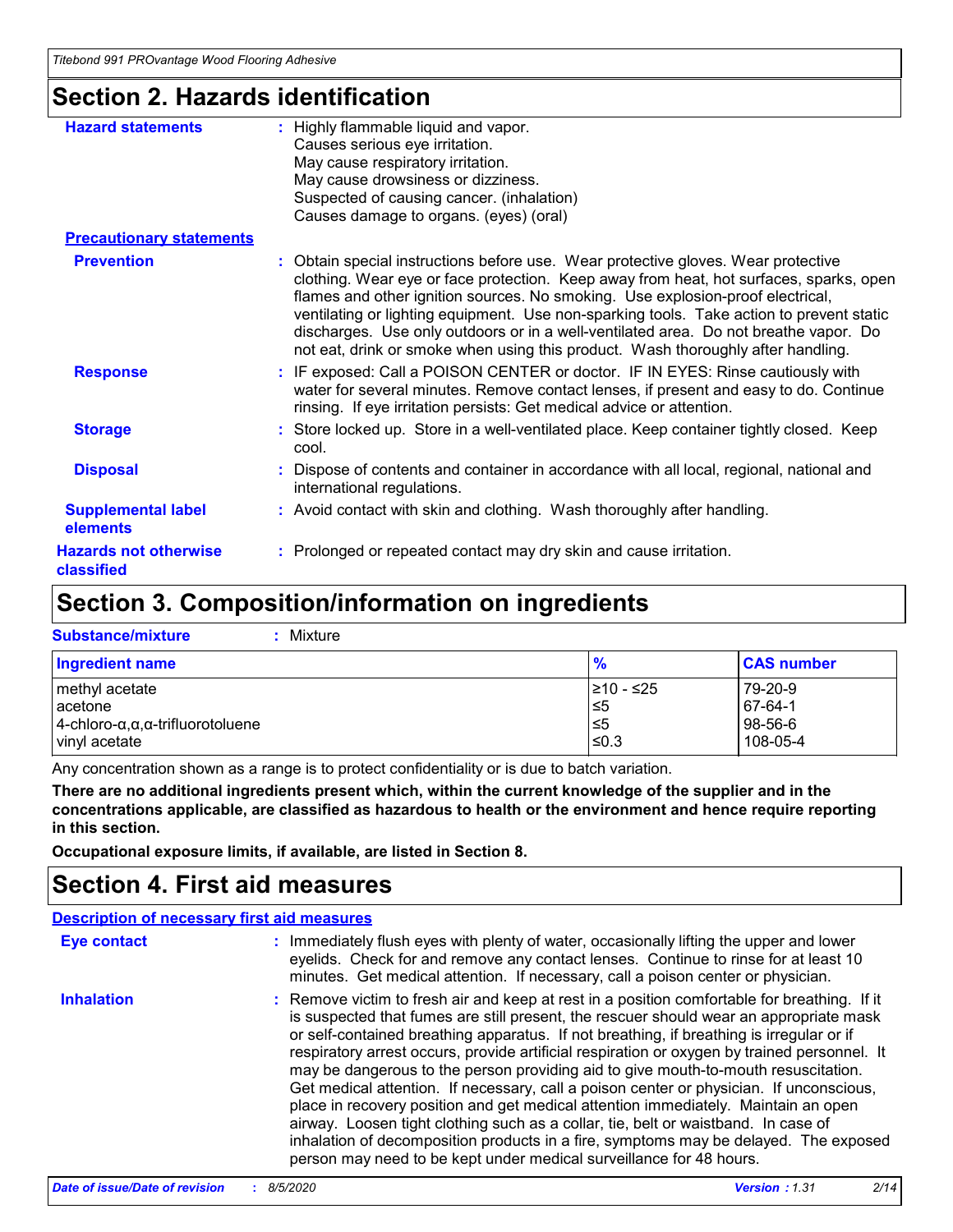| <b>Section 4. First aid measures</b>               |                                                                                                                                                                                                                                                                                                                                                                                                                                                                                                                                                                                                                                                                                                                                                                                                                               |  |
|----------------------------------------------------|-------------------------------------------------------------------------------------------------------------------------------------------------------------------------------------------------------------------------------------------------------------------------------------------------------------------------------------------------------------------------------------------------------------------------------------------------------------------------------------------------------------------------------------------------------------------------------------------------------------------------------------------------------------------------------------------------------------------------------------------------------------------------------------------------------------------------------|--|
| <b>Skin contact</b>                                | : Wash skin thoroughly with soap and water or use recognized skin cleanser. Remove<br>contaminated clothing and shoes. Continue to rinse for at least 10 minutes. Get<br>medical attention. If necessary, call a poison center or physician. Wash clothing before<br>reuse. Clean shoes thoroughly before reuse.                                                                                                                                                                                                                                                                                                                                                                                                                                                                                                              |  |
| <b>Ingestion</b>                                   | : Wash out mouth with water. Remove dentures if any. Remove victim to fresh air and<br>keep at rest in a position comfortable for breathing. If material has been swallowed and<br>the exposed person is conscious, give small quantities of water to drink. Stop if the<br>exposed person feels sick as vomiting may be dangerous. Do not induce vomiting<br>unless directed to do so by medical personnel. If vomiting occurs, the head should be<br>kept low so that vomit does not enter the lungs. Get medical attention. If necessary,<br>call a poison center or physician. Never give anything by mouth to an unconscious<br>person. If unconscious, place in recovery position and get medical attention<br>immediately. Maintain an open airway. Loosen tight clothing such as a collar, tie, belt<br>or waistband. |  |
| Most important symptoms/effects, acute and delayed |                                                                                                                                                                                                                                                                                                                                                                                                                                                                                                                                                                                                                                                                                                                                                                                                                               |  |
| <b>Potential acute health effects</b>              |                                                                                                                                                                                                                                                                                                                                                                                                                                                                                                                                                                                                                                                                                                                                                                                                                               |  |
| <b>Eye contact</b>                                 | : Causes serious eye irritation.                                                                                                                                                                                                                                                                                                                                                                                                                                                                                                                                                                                                                                                                                                                                                                                              |  |
| <b>Inhalation</b>                                  | : Can cause central nervous system (CNS) depression. May cause drowsiness or<br>dizziness. May cause respiratory irritation.                                                                                                                                                                                                                                                                                                                                                                                                                                                                                                                                                                                                                                                                                                  |  |
| <b>Skin contact</b>                                | : Defatting to the skin. May cause skin dryness and irritation.                                                                                                                                                                                                                                                                                                                                                                                                                                                                                                                                                                                                                                                                                                                                                               |  |
| <b>Ingestion</b>                                   | : Causes damage to organs following a single exposure if swallowed. Can cause central<br>nervous system (CNS) depression.                                                                                                                                                                                                                                                                                                                                                                                                                                                                                                                                                                                                                                                                                                     |  |
| Over-exposure signs/symptoms                       |                                                                                                                                                                                                                                                                                                                                                                                                                                                                                                                                                                                                                                                                                                                                                                                                                               |  |
| <b>Eye contact</b>                                 | : Adverse symptoms may include the following:<br>pain or irritation<br>watering<br>redness                                                                                                                                                                                                                                                                                                                                                                                                                                                                                                                                                                                                                                                                                                                                    |  |
| <b>Inhalation</b>                                  | : Adverse symptoms may include the following:<br>respiratory tract irritation<br>coughing<br>nausea or vomiting<br>headache<br>drowsiness/fatigue<br>dizziness/vertigo<br>unconsciousness                                                                                                                                                                                                                                                                                                                                                                                                                                                                                                                                                                                                                                     |  |
| <b>Skin contact</b>                                | : Adverse symptoms may include the following:<br>irritation<br>dryness<br>cracking                                                                                                                                                                                                                                                                                                                                                                                                                                                                                                                                                                                                                                                                                                                                            |  |
| <b>Ingestion</b>                                   | : No specific data.                                                                                                                                                                                                                                                                                                                                                                                                                                                                                                                                                                                                                                                                                                                                                                                                           |  |
|                                                    | <b>Indication of immediate medical attention and special treatment needed, if necessary</b>                                                                                                                                                                                                                                                                                                                                                                                                                                                                                                                                                                                                                                                                                                                                   |  |
| <b>Notes to physician</b>                          | : In case of inhalation of decomposition products in a fire, symptoms may be delayed.<br>The exposed person may need to be kept under medical surveillance for 48 hours.                                                                                                                                                                                                                                                                                                                                                                                                                                                                                                                                                                                                                                                      |  |
| <b>Specific treatments</b>                         | : No specific treatment.                                                                                                                                                                                                                                                                                                                                                                                                                                                                                                                                                                                                                                                                                                                                                                                                      |  |
| <b>Protection of first-aiders</b>                  | : No action shall be taken involving any personal risk or without suitable training. If it is<br>suspected that fumes are still present, the rescuer should wear an appropriate mask or<br>self-contained breathing apparatus. It may be dangerous to the person providing aid to<br>give mouth-to-mouth resuscitation.                                                                                                                                                                                                                                                                                                                                                                                                                                                                                                       |  |

**See toxicological information (Section 11)**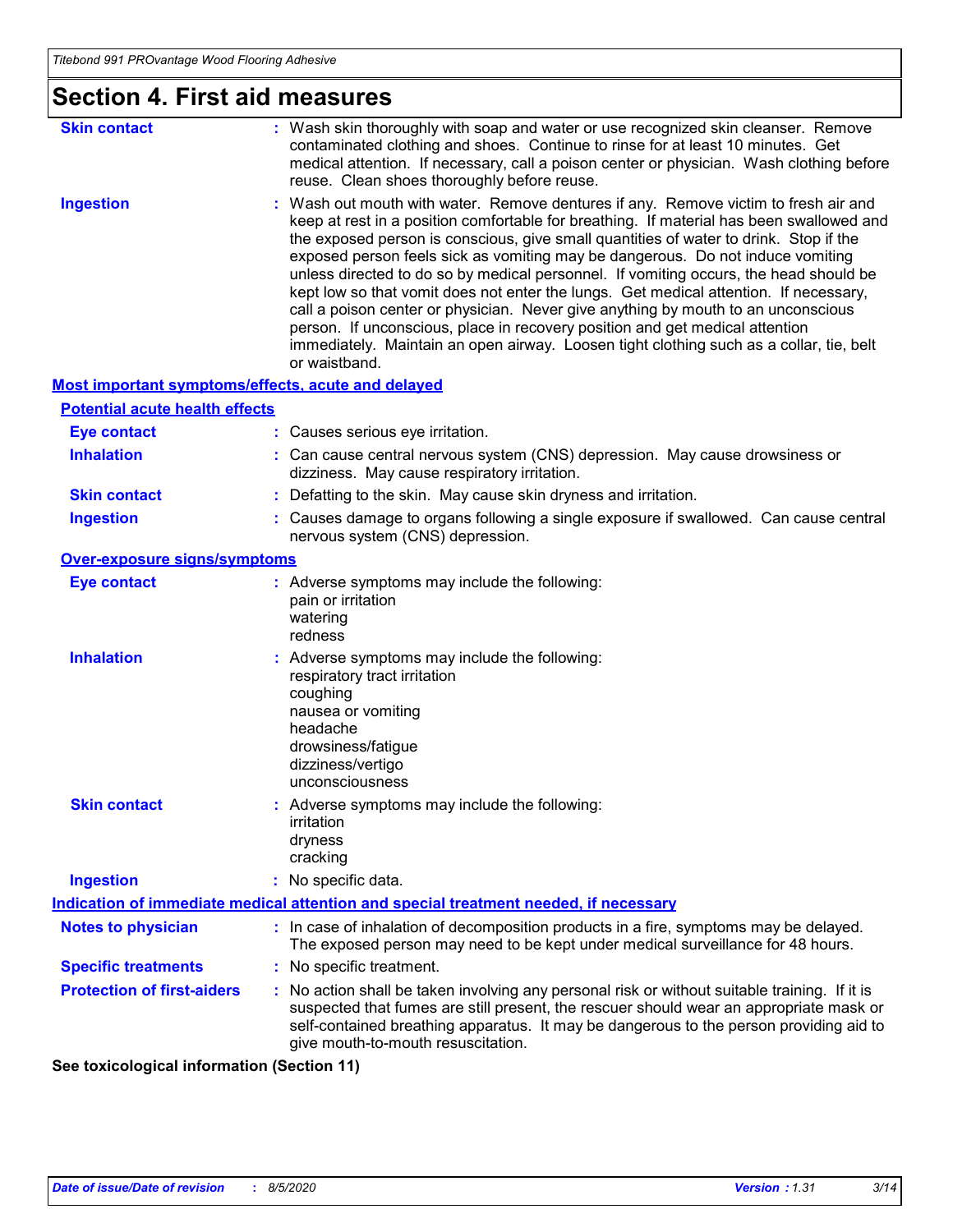# **Section 5. Fire-fighting measures**

| <b>Extinguishing media</b>                               |                                                                                                                                                                                                                                                                                                                               |
|----------------------------------------------------------|-------------------------------------------------------------------------------------------------------------------------------------------------------------------------------------------------------------------------------------------------------------------------------------------------------------------------------|
| <b>Suitable extinguishing</b><br>media                   | : Use dry chemical, $CO2$ , water spray (fog) or foam.                                                                                                                                                                                                                                                                        |
| <b>Unsuitable extinguishing</b><br>media                 | : Do not use water jet.                                                                                                                                                                                                                                                                                                       |
| <b>Specific hazards arising</b><br>from the chemical     | : Highly flammable liquid and vapor. Runoff to sewer may create fire or explosion hazard.<br>In a fire or if heated, a pressure increase will occur and the container may burst, with the<br>risk of a subsequent explosion.                                                                                                  |
| <b>Hazardous thermal</b><br>decomposition products       | : Decomposition products may include the following materials:<br>carbon dioxide<br>carbon monoxide<br>halogenated compounds<br>carbonyl halides                                                                                                                                                                               |
| <b>Special protective actions</b><br>for fire-fighters   | : Promptly isolate the scene by removing all persons from the vicinity of the incident if<br>there is a fire. No action shall be taken involving any personal risk or without suitable<br>training. Move containers from fire area if this can be done without risk. Use water<br>spray to keep fire-exposed containers cool. |
| <b>Special protective</b><br>equipment for fire-fighters | : Fire-fighters should wear appropriate protective equipment and self-contained breathing<br>apparatus (SCBA) with a full face-piece operated in positive pressure mode.                                                                                                                                                      |

# **Section 6. Accidental release measures**

| <b>Personal precautions, protective equipment and emergency procedures</b> |                                                                                                                                                                                                                                                                                                                                                                                                                                                                                                                                                                                                                                                                                                                                                                    |  |
|----------------------------------------------------------------------------|--------------------------------------------------------------------------------------------------------------------------------------------------------------------------------------------------------------------------------------------------------------------------------------------------------------------------------------------------------------------------------------------------------------------------------------------------------------------------------------------------------------------------------------------------------------------------------------------------------------------------------------------------------------------------------------------------------------------------------------------------------------------|--|
| For non-emergency<br>personnel                                             | : No action shall be taken involving any personal risk or without suitable training.<br>Evacuate surrounding areas. Keep unnecessary and unprotected personnel from<br>entering. Do not touch or walk through spilled material. Shut off all ignition sources.<br>No flares, smoking or flames in hazard area. Avoid breathing vapor or mist. Provide<br>adequate ventilation. Wear appropriate respirator when ventilation is inadequate. Put<br>on appropriate personal protective equipment.                                                                                                                                                                                                                                                                    |  |
| For emergency responders                                                   | If specialized clothing is required to deal with the spillage, take note of any information in<br>Section 8 on suitable and unsuitable materials. See also the information in "For non-<br>emergency personnel".                                                                                                                                                                                                                                                                                                                                                                                                                                                                                                                                                   |  |
| <b>Environmental precautions</b>                                           | Avoid dispersal of spilled material and runoff and contact with soil, waterways, drains<br>and sewers. Inform the relevant authorities if the product has caused environmental<br>pollution (sewers, waterways, soil or air).                                                                                                                                                                                                                                                                                                                                                                                                                                                                                                                                      |  |
| <b>Methods and materials for containment and cleaning up</b>               |                                                                                                                                                                                                                                                                                                                                                                                                                                                                                                                                                                                                                                                                                                                                                                    |  |
| <b>Small spill</b>                                                         | Stop leak if without risk. Move containers from spill area. Use spark-proof tools and<br>explosion-proof equipment. Dilute with water and mop up if water-soluble. Alternatively,<br>or if water-insoluble, absorb with an inert dry material and place in an appropriate waste<br>disposal container. Dispose of via a licensed waste disposal contractor.                                                                                                                                                                                                                                                                                                                                                                                                        |  |
| <b>Large spill</b>                                                         | Stop leak if without risk. Move containers from spill area. Use spark-proof tools and<br>explosion-proof equipment. Approach release from upwind. Prevent entry into sewers,<br>water courses, basements or confined areas. Wash spillages into an effluent treatment<br>plant or proceed as follows. Contain and collect spillage with non-combustible,<br>absorbent material e.g. sand, earth, vermiculite or diatomaceous earth and place in<br>container for disposal according to local regulations (see Section 13). Dispose of via a<br>licensed waste disposal contractor. Contaminated absorbent material may pose the<br>same hazard as the spilled product. Note: see Section 1 for emergency contact<br>information and Section 13 for waste disposal. |  |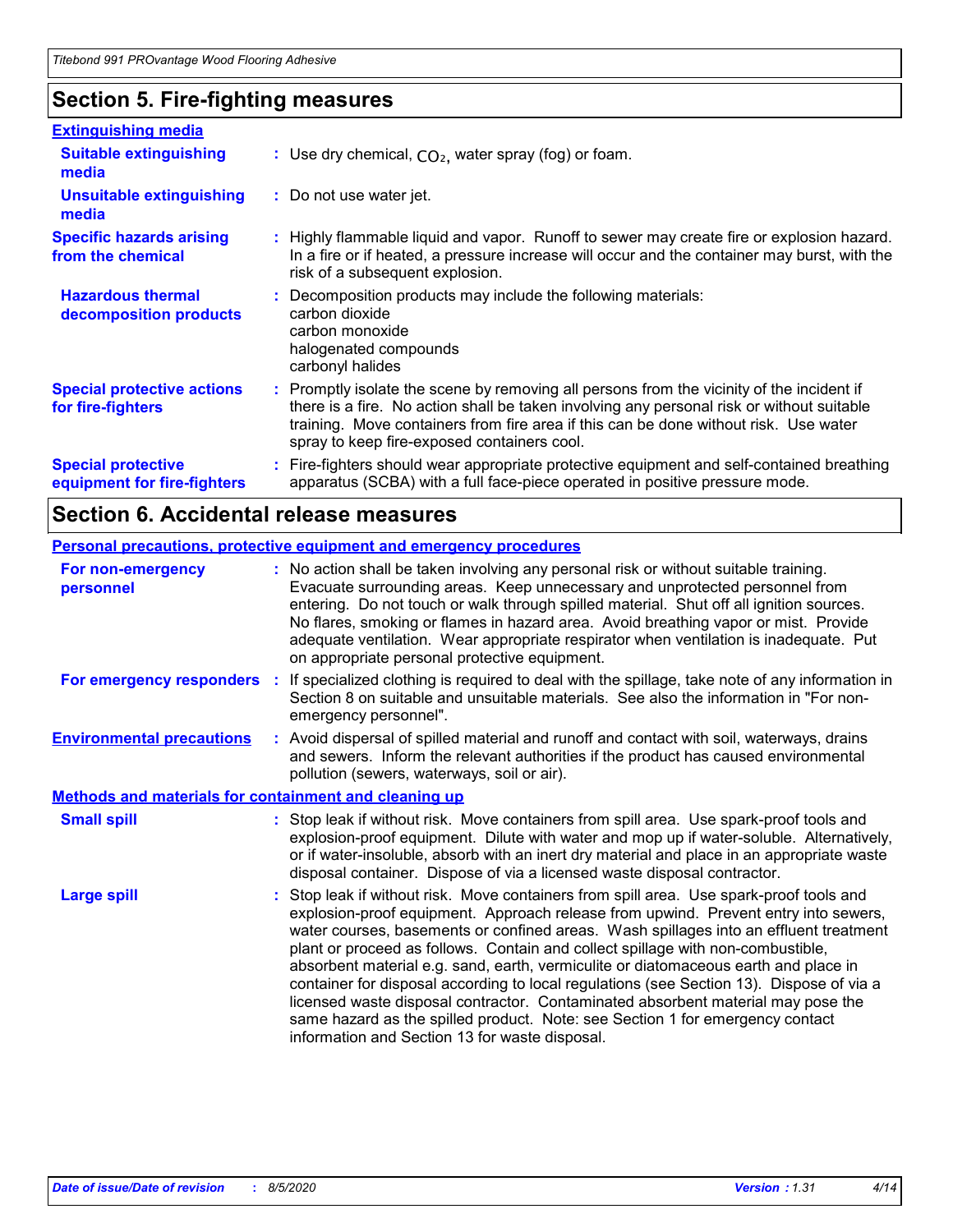# **Section 7. Handling and storage**

#### **Advice on general occupational hygiene Conditions for safe storage, including any incompatibilities** Eating, drinking and smoking should be prohibited in areas where this material is **:** handled, stored and processed. Workers should wash hands and face before eating, drinking and smoking. Remove contaminated clothing and protective equipment before entering eating areas. See also Section 8 for additional information on hygiene measures. Store between the following temperatures: -17 to 40°C (1.4 to 104°F). Store in **:** accordance with local regulations. Store in a segregated and approved area. Store in original container protected from direct sunlight in a dry, cool and well-ventilated area, away from incompatible materials (see Section 10) and food and drink. Store locked up. Eliminate all ignition sources. Separate from oxidizing materials. Keep container tightly closed and sealed until ready for use. Containers that have been opened must be carefully resealed and kept upright to prevent leakage. Do not store in unlabeled containers. Use appropriate containment to avoid environmental contamination. See Section 10 for incompatible materials before handling or use. **Protective measures** : Put on appropriate personal protective equipment (see Section 8). Avoid exposure obtain special instructions before use. Do not handle until all safety precautions have been read and understood. Do not get in eyes or on skin or clothing. Do not breathe vapor or mist. Do not ingest. Use only with adequate ventilation. Wear appropriate respirator when ventilation is inadequate. Do not enter storage areas and confined spaces unless adequately ventilated. Keep in the original container or an approved alternative made from a compatible material, kept tightly closed when not in use. Store and use away from heat, sparks, open flame or any other ignition source. Use explosion-proof electrical (ventilating, lighting and material handling) equipment. Use only non-sparking tools. Take precautionary measures against electrostatic discharges. Empty containers retain product residue and can be hazardous. Do not reuse container. **Precautions for safe handling**

# **Section 8. Exposure controls/personal protection**

### **Control parameters**

### **Occupational exposure limits**

| <b>Ingredient name</b> | <b>Exposure limits</b>                                                                                                                                                                                                                                                                                                                                                                                                                                                                                                                                                                                                                              |
|------------------------|-----------------------------------------------------------------------------------------------------------------------------------------------------------------------------------------------------------------------------------------------------------------------------------------------------------------------------------------------------------------------------------------------------------------------------------------------------------------------------------------------------------------------------------------------------------------------------------------------------------------------------------------------------|
| methyl acetate         | ACGIH TLV (United States, 3/2019).<br>TWA: 200 ppm 8 hours.<br>TWA: $606 \text{ mg/m}^3$ 8 hours.<br>STEL: 250 ppm 15 minutes.<br>STEL: 757 mg/m <sup>3</sup> 15 minutes.<br>OSHA PEL 1989 (United States, 3/1989).<br>TWA: 200 ppm 8 hours.<br>TWA: 610 mg/m <sup>3</sup> 8 hours.<br>STEL: 250 ppm 15 minutes.<br>STEL: 760 mg/m <sup>3</sup> 15 minutes.<br>NIOSH REL (United States, 10/2016).<br>TWA: 200 ppm 10 hours.<br>TWA: 610 mg/m <sup>3</sup> 10 hours.<br>STEL: 250 ppm 15 minutes.<br>STEL: 760 mg/m <sup>3</sup> 15 minutes.<br>OSHA PEL (United States, 5/2018).<br>TWA: 200 ppm 8 hours.<br>TWA: $610$ mg/m <sup>3</sup> 8 hours. |
| acetone                | ACGIH TLV (United States, 3/2019).<br>TWA: 250 ppm 8 hours.<br>STEL: 500 ppm 15 minutes.<br>OSHA PEL 1989 (United States, 3/1989).<br>TWA: 750 ppm 8 hours.<br>TWA: 1800 mg/m <sup>3</sup> 8 hours.                                                                                                                                                                                                                                                                                                                                                                                                                                                 |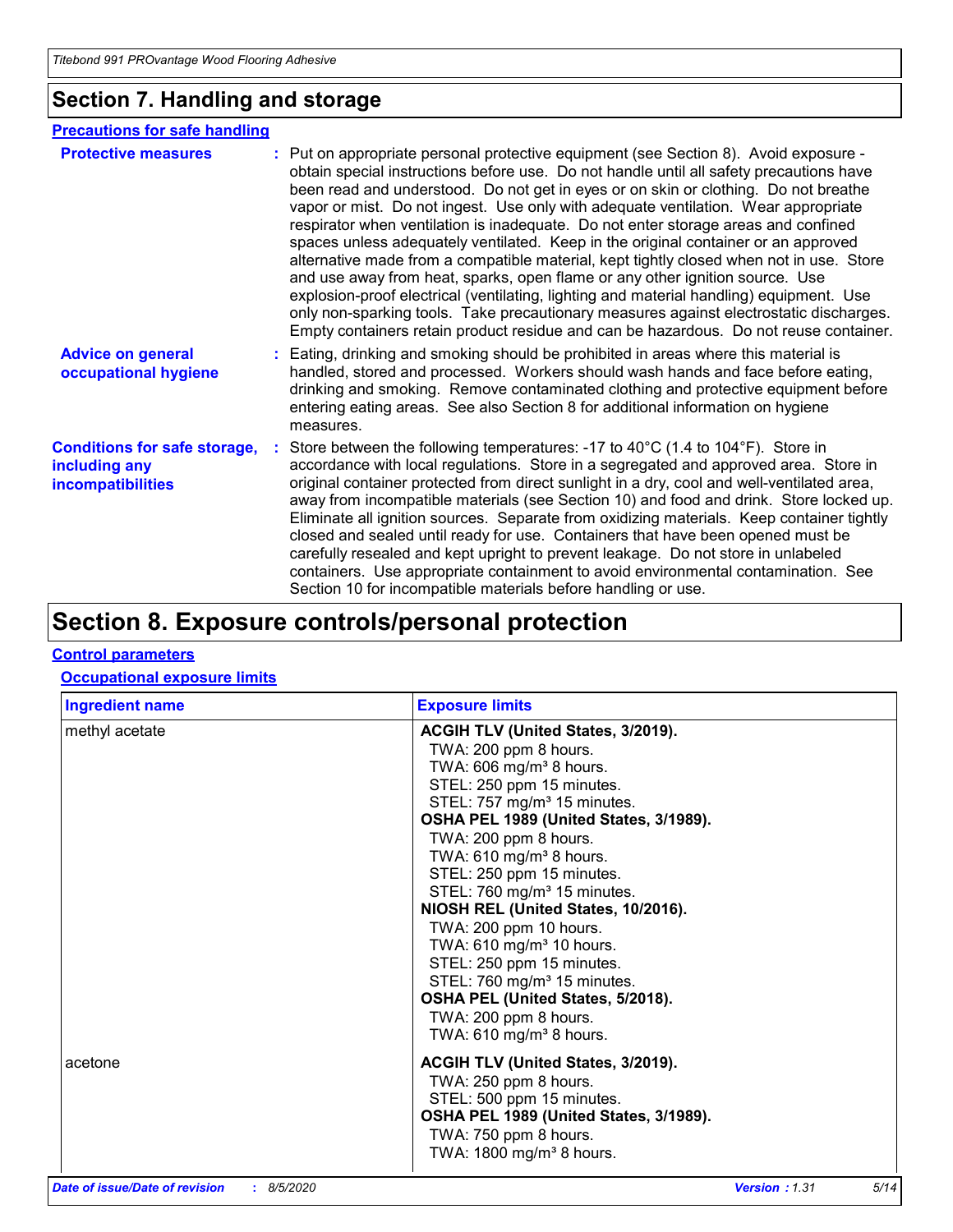# **Section 8. Exposure controls/personal protection**

|                                                                          | STEL: 1000 ppm 15 minutes.<br>STEL: 2400 mg/m <sup>3</sup> 15 minutes.<br>NIOSH REL (United States, 10/2016).<br>TWA: 250 ppm 10 hours.<br>TWA: 590 mg/m <sup>3</sup> 10 hours.<br>OSHA PEL (United States, 5/2018).<br>TWA: 1000 ppm 8 hours.<br>TWA: 2400 mg/m <sup>3</sup> 8 hours.                                                                                                                                                                                                                                                                                                                                 |
|--------------------------------------------------------------------------|------------------------------------------------------------------------------------------------------------------------------------------------------------------------------------------------------------------------------------------------------------------------------------------------------------------------------------------------------------------------------------------------------------------------------------------------------------------------------------------------------------------------------------------------------------------------------------------------------------------------|
| $4$ -chloro- $\alpha, \alpha, \alpha$ -trifluorotoluene<br>vinyl acetate | None.<br>ACGIH TLV (United States, 3/2019).<br>TWA: 10 ppm 8 hours.<br>TWA: 35 mg/m <sup>3</sup> 8 hours.<br>STEL: 15 ppm 15 minutes.<br>STEL: 53 mg/m <sup>3</sup> 15 minutes.<br>OSHA PEL 1989 (United States, 3/1989).<br>TWA: 10 ppm 8 hours.<br>TWA: 30 mg/m <sup>3</sup> 8 hours.<br>STEL: 20 ppm 15 minutes.<br>STEL: 60 mg/m <sup>3</sup> 15 minutes.<br>NIOSH REL (United States, 10/2016).<br>CEIL: 4 ppm 15 minutes.<br>CEIL: 15 mg/m <sup>3</sup> 15 minutes.                                                                                                                                              |
| <b>Appropriate engineering</b><br><b>controls</b>                        | : Use only with adequate ventilation. Use process enclosures, local exhaust ventilation or<br>other engineering controls to keep worker exposure to airborne contaminants below any<br>recommended or statutory limits. The engineering controls also need to keep gas,<br>vapor or dust concentrations below any lower explosive limits. Use explosion-proof                                                                                                                                                                                                                                                          |
| <b>Environmental exposure</b><br>controls                                | ventilation equipment.<br>: Emissions from ventilation or work process equipment should be checked to ensure<br>they comply with the requirements of environmental protection legislation. In some<br>cases, fume scrubbers, filters or engineering modifications to the process equipment<br>will be necessary to reduce emissions to acceptable levels.                                                                                                                                                                                                                                                              |
| <b>Individual protection measures</b><br><b>Hygiene measures</b>         | : Wash hands, forearms and face thoroughly after handling chemical products, before<br>eating, smoking and using the lavatory and at the end of the working period.<br>Appropriate techniques should be used to remove potentially contaminated clothing.<br>Wash contaminated clothing before reusing. Ensure that eyewash stations and safety<br>showers are close to the workstation location.                                                                                                                                                                                                                      |
| <b>Eye/face protection</b>                                               | : Safety eyewear complying with an approved standard should be used when a risk<br>assessment indicates this is necessary to avoid exposure to liquid splashes, mists,<br>gases or dusts. If contact is possible, the following protection should be worn, unless<br>the assessment indicates a higher degree of protection: chemical splash goggles.                                                                                                                                                                                                                                                                  |
| <b>Skin protection</b>                                                   |                                                                                                                                                                                                                                                                                                                                                                                                                                                                                                                                                                                                                        |
| <b>Hand protection</b>                                                   | : Chemical-resistant, impervious gloves complying with an approved standard should be<br>worn at all times when handling chemical products if a risk assessment indicates this is<br>necessary. Considering the parameters specified by the glove manufacturer, check<br>during use that the gloves are still retaining their protective properties. It should be<br>noted that the time to breakthrough for any glove material may be different for different<br>glove manufacturers. In the case of mixtures, consisting of several substances, the<br>protection time of the gloves cannot be accurately estimated. |
| <b>Body protection</b>                                                   | : Personal protective equipment for the body should be selected based on the task being<br>performed and the risks involved and should be approved by a specialist before<br>handling this product. When there is a risk of ignition from static electricity, wear anti-<br>static protective clothing. For the greatest protection from static discharges, clothing<br>should include anti-static overalls, boots and gloves.                                                                                                                                                                                         |
|                                                                          |                                                                                                                                                                                                                                                                                                                                                                                                                                                                                                                                                                                                                        |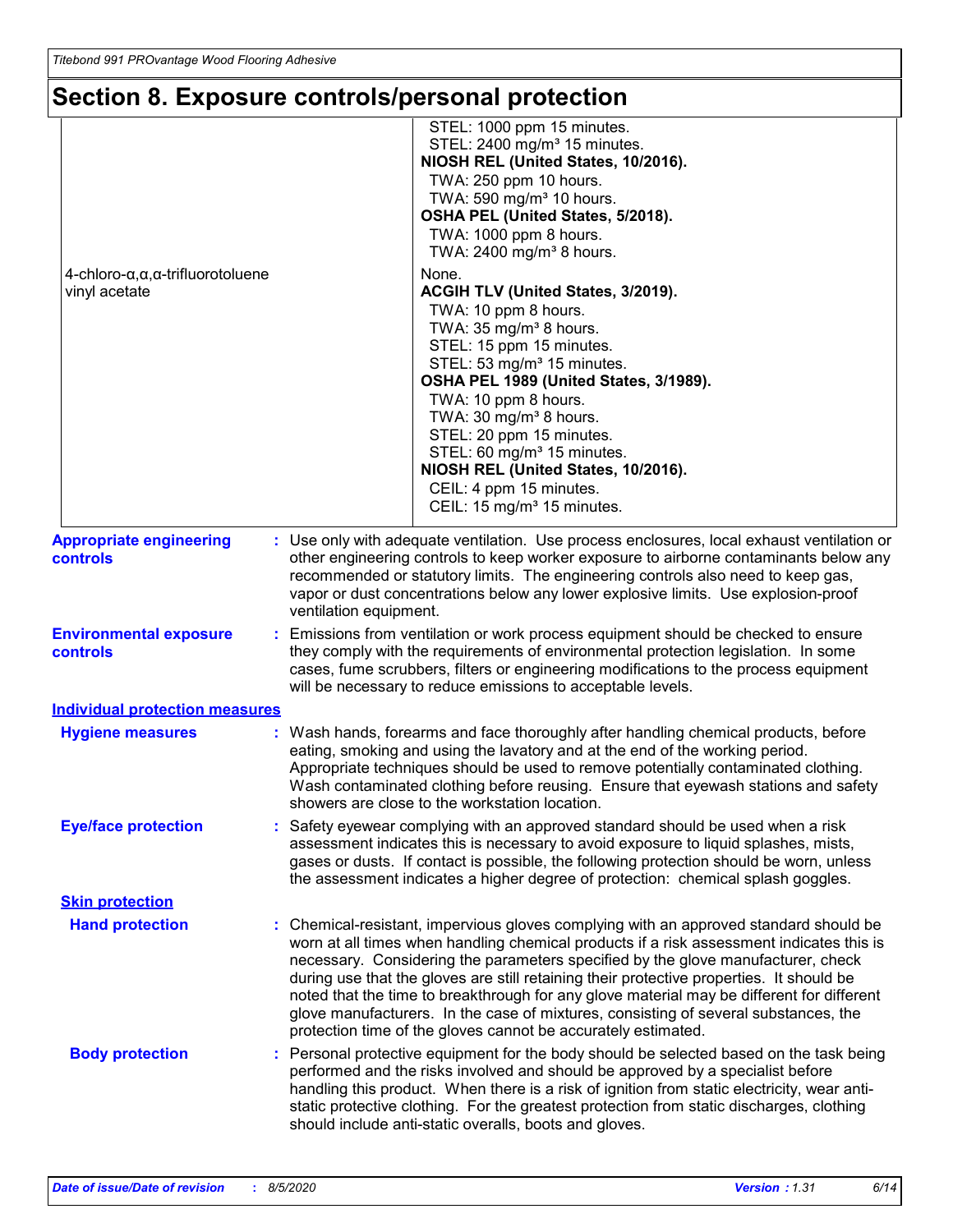# **Section 8. Exposure controls/personal protection**

| <b>Other skin protection</b>  | : Appropriate footwear and any additional skin protection measures should be selected<br>based on the task being performed and the risks involved and should be approved by a<br>specialist before handling this product.                                                           |
|-------------------------------|-------------------------------------------------------------------------------------------------------------------------------------------------------------------------------------------------------------------------------------------------------------------------------------|
| <b>Respiratory protection</b> | : Based on the hazard and potential for exposure, select a respirator that meets the<br>appropriate standard or certification. Respirators must be used according to a<br>respiratory protection program to ensure proper fitting, training, and other important<br>aspects of use. |

# **Section 9. Physical and chemical properties**

| <b>Appearance</b>                                      |                                                                                                                                    |
|--------------------------------------------------------|------------------------------------------------------------------------------------------------------------------------------------|
| <b>Physical state</b>                                  | $:$ Liquid. [Paste.]                                                                                                               |
| <b>Color</b>                                           | $:$ Beige.                                                                                                                         |
| Odor                                                   | : Solvent(s) [Strong]                                                                                                              |
| <b>Odor threshold</b>                                  | : Not available.                                                                                                                   |
| pH                                                     | : Not applicable.                                                                                                                  |
| <b>Melting point</b>                                   | : Not available.                                                                                                                   |
| <b>Boiling point</b>                                   | : $54.444^{\circ}$ C (130 $^{\circ}$ F)                                                                                            |
| <b>Flash point</b>                                     | : $\overline{\mathcal{O}}$ osed cup: -13°C (8.6°F) [Setaflash.]                                                                    |
| <b>Evaporation rate</b>                                | $:$ >1 (butyl acetate = 1)                                                                                                         |
| <b>Flammability (solid, gas)</b>                       | : Highly flammable in the presence of the following materials or conditions: open flames,<br>sparks and static discharge and heat. |
| <b>Lower and upper explosive</b><br>(flammable) limits | : Not available.                                                                                                                   |
| <b>VOC (less water, less)</b><br>exempt solvents)      | $: 8.22$ g/l                                                                                                                       |
| <b>Volatility</b>                                      | $: 32.86\%$ (w/w)                                                                                                                  |
| <b>Vapor density</b>                                   | : Not available.                                                                                                                   |
| <b>Relative density</b>                                | : 1.2716                                                                                                                           |
| <b>Solubility</b>                                      | : Insoluble in the following materials: cold water and hot water.                                                                  |
| <b>Solubility in water</b>                             | : Not available.                                                                                                                   |
| <b>Partition coefficient: n-</b><br>octanol/water      | : Not available.                                                                                                                   |
| <b>Auto-ignition temperature</b>                       | : Not available.                                                                                                                   |
| <b>Decomposition temperature</b>                       | : Not available.                                                                                                                   |
| <b>Viscosity</b>                                       | : Not available.                                                                                                                   |

# **Section 10. Stability and reactivity**

| <b>Reactivity</b>                                   | No specific test data related to reactivity available for this product or its ingredients.                                                                                   |
|-----------------------------------------------------|------------------------------------------------------------------------------------------------------------------------------------------------------------------------------|
| <b>Chemical stability</b>                           | : The product is stable.                                                                                                                                                     |
| <b>Possibility of hazardous</b><br><b>reactions</b> | : Under normal conditions of storage and use, hazardous reactions will not occur.                                                                                            |
| <b>Conditions to avoid</b>                          | : Avoid all possible sources of ignition (spark or flame). Do not pressurize, cut, weld,<br>braze, solder, drill, grind or expose containers to heat or sources of ignition. |
| <b>Incompatible materials</b>                       | Reactive or incompatible with the following materials:<br>oxidizing materials                                                                                                |
| <b>Hazardous decomposition</b><br>products          | Under normal conditions of storage and use, hazardous decomposition products should<br>not be produced.                                                                      |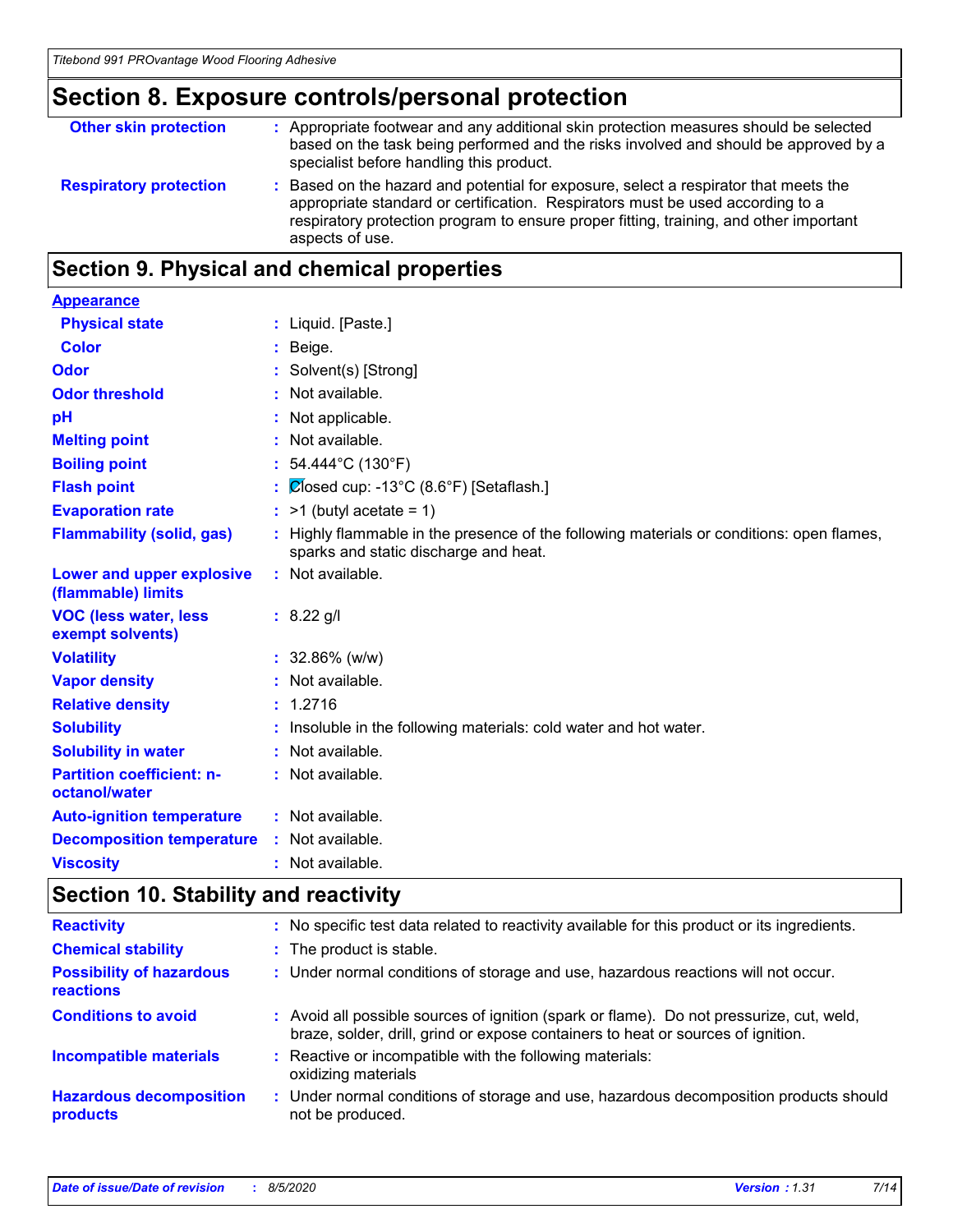# **Section 11. Toxicological information**

### **Information on toxicological effects**

### **Acute toxicity**

| <b>Product/ingredient name</b>              | <b>Result</b>                | <b>Species</b> | <b>Dose</b>             | <b>Exposure</b> |
|---------------------------------------------|------------------------------|----------------|-------------------------|-----------------|
| methyl acetate                              | LD50 Dermal                  | Rabbit         | $>5$ g/kg               |                 |
|                                             | LD50 Oral                    | Rat            | $>5$ g/kg               |                 |
| l acetone                                   | LD50 Oral                    | Rat            | 5800 mg/kg              |                 |
| 4-chloro-α,α,α-trifluorotoluene   LD50 Oral |                              | Rat            | 13 g/kg                 |                 |
| vinyl acetate                               | <b>LC50 Inhalation Vapor</b> | Rat            | 11400 mg/m <sup>3</sup> | 4 hours         |
|                                             | LD50 Dermal                  | Rabbit         | $2335$ mg/kg            |                 |
|                                             | LD50 Oral                    | Rat            | 2900 mg/kg              |                 |

# **Irritation/Corrosion**

| <b>Product/ingredient name</b> | <b>Result</b>            | <b>Species</b> | <b>Score</b>             | <b>Exposure</b>    | <b>Observation</b>       |
|--------------------------------|--------------------------|----------------|--------------------------|--------------------|--------------------------|
| methyl acetate                 | Eyes - Moderate irritant | Rabbit         |                          | 24 hours 100       |                          |
|                                | Skin - Mild irritant     | Rabbit         |                          | mg<br>24 hours 500 | $\overline{\phantom{a}}$ |
|                                | Skin - Moderate irritant | Rabbit         |                          | mg<br>24 hours 20  | $\overline{\phantom{a}}$ |
| acetone                        | Eyes - Mild irritant     | Human          | $\qquad \qquad$          | mg<br>186300 ppm   | $\overline{\phantom{0}}$ |
|                                | Eyes - Mild irritant     | Rabbit         | $\blacksquare$           | 10 UI              |                          |
|                                | Eyes - Moderate irritant | Rabbit         | $\overline{\phantom{0}}$ | 24 hours 20        | $\blacksquare$           |
|                                | Eyes - Severe irritant   | Rabbit         | $\qquad \qquad$          | mg<br>120 mg       |                          |
|                                | Skin - Mild irritant     | Rabbit         |                          | 24 hours 500       |                          |
|                                | Skin - Mild irritant     | Rabbit         | $\overline{\phantom{a}}$ | mg<br>395 mg       | $\overline{\phantom{a}}$ |

### **Conclusion/Summary**

- **Skin :** Prolonged or repeated contact can defat the skin and lead to irritation, cracking and/or dermatitis.
- **Eyes :** This product may irritate eyes upon contact.
- 
- **Respiratory :** High vapor concentrations can cause headaches, dizziness, drowsiness and nausea

and may lead to unconsciousness.

### **Sensitization**

Not available.

### **Mutagenicity**

Not available.

### **Carcinogenicity**

Not available.

### **Classification**

| <b>Product/ingredient name</b>                                                  | <b>OSHA</b> | <b>IARC</b> | <b>NTP</b> |
|---------------------------------------------------------------------------------|-------------|-------------|------------|
| $ 4$ -chloro- $\alpha, \alpha, \alpha$ -trifluorotoluene $ $ -<br>vinyl acetate |             | 2B<br>2B    |            |

# **Reproductive toxicity**

Not available.

# **Teratogenicity**

Not available.

### **Specific target organ toxicity (single exposure)**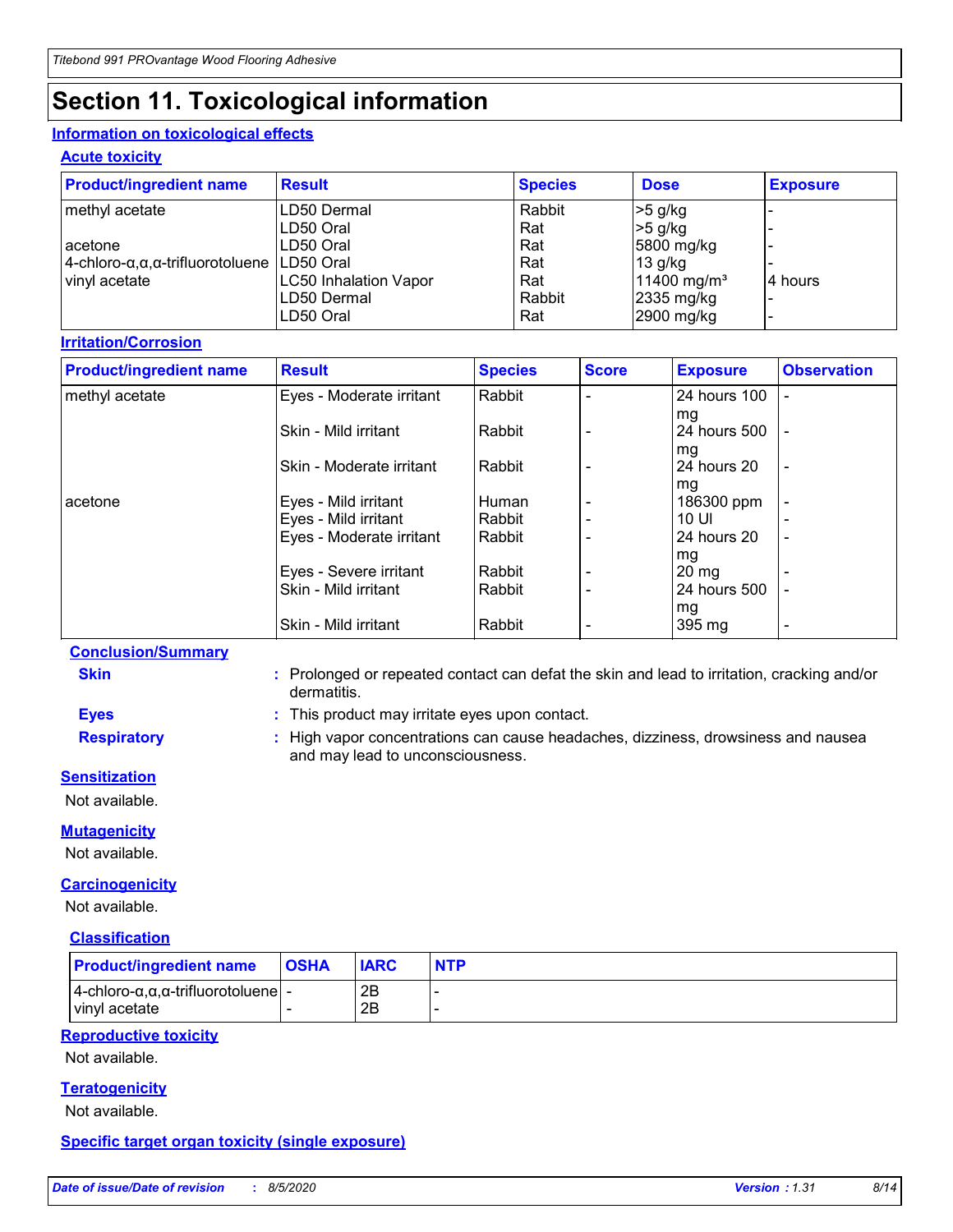# **Section 11. Toxicological information**

| <b>Name</b>                                    | <b>Category</b>          | <b>Route of</b><br>exposure | <b>Target organs</b>                      |
|------------------------------------------------|--------------------------|-----------------------------|-------------------------------------------|
| Titebond 991 PROvantage Wood Flooring Adhesive | Category 1<br>Category 3 | oral                        | eyes<br>Respiratory tract<br>l irritation |
|                                                | Category 3               |                             | Narcotic effects                          |
| methyl acetate                                 | Category 3               |                             | <b>Respiratory tract</b><br>irritation    |
|                                                | Category 3               |                             | Narcotic effects                          |
| acetone                                        | Category 3               |                             | Narcotic effects                          |
| vinyl acetate                                  | Category 3               |                             | Respiratory tract<br>irritation           |

# **Specific target organ toxicity (repeated exposure)**

Not available.

| <b>Aspiration hazard</b>                               |                                                                                                                                                                                           |
|--------------------------------------------------------|-------------------------------------------------------------------------------------------------------------------------------------------------------------------------------------------|
| Not available.                                         |                                                                                                                                                                                           |
| <b>Information on the likely</b><br>routes of exposure | : Routes of entry anticipated: Oral, Dermal, Inhalation.                                                                                                                                  |
| <b>Potential acute health effects</b>                  |                                                                                                                                                                                           |
| <b>Eye contact</b>                                     | : Causes serious eye irritation.                                                                                                                                                          |
| <b>Inhalation</b>                                      | : Can cause central nervous system (CNS) depression. May cause drowsiness or<br>dizziness. May cause respiratory irritation.                                                              |
| <b>Skin contact</b>                                    | : Defatting to the skin. May cause skin dryness and irritation.                                                                                                                           |
| <b>Ingestion</b>                                       | Causes damage to organs following a single exposure if swallowed. Can cause central<br>nervous system (CNS) depression.                                                                   |
|                                                        | Symptoms related to the physical, chemical and toxicological characteristics                                                                                                              |
| <b>Eye contact</b>                                     | : Adverse symptoms may include the following:<br>pain or irritation<br>watering<br>redness                                                                                                |
| <b>Inhalation</b>                                      | : Adverse symptoms may include the following:<br>respiratory tract irritation<br>coughing<br>nausea or vomiting<br>headache<br>drowsiness/fatigue<br>dizziness/vertigo<br>unconsciousness |
| <b>Skin contact</b>                                    | : Adverse symptoms may include the following:<br>irritation<br>dryness<br>cracking                                                                                                        |
| <b>Ingestion</b>                                       | : No specific data.                                                                                                                                                                       |
|                                                        | Delayed and immediate effects and also chronic effects from short and long term exposure                                                                                                  |
| <b>Short term exposure</b>                             |                                                                                                                                                                                           |
| <b>Potential immediate</b><br>effects                  | : Not available.                                                                                                                                                                          |
| <b>Potential delayed effects</b>                       | : Not available.                                                                                                                                                                          |
| Long term exposure                                     |                                                                                                                                                                                           |
| <b>Potential immediate</b><br>effects                  | : Not available.                                                                                                                                                                          |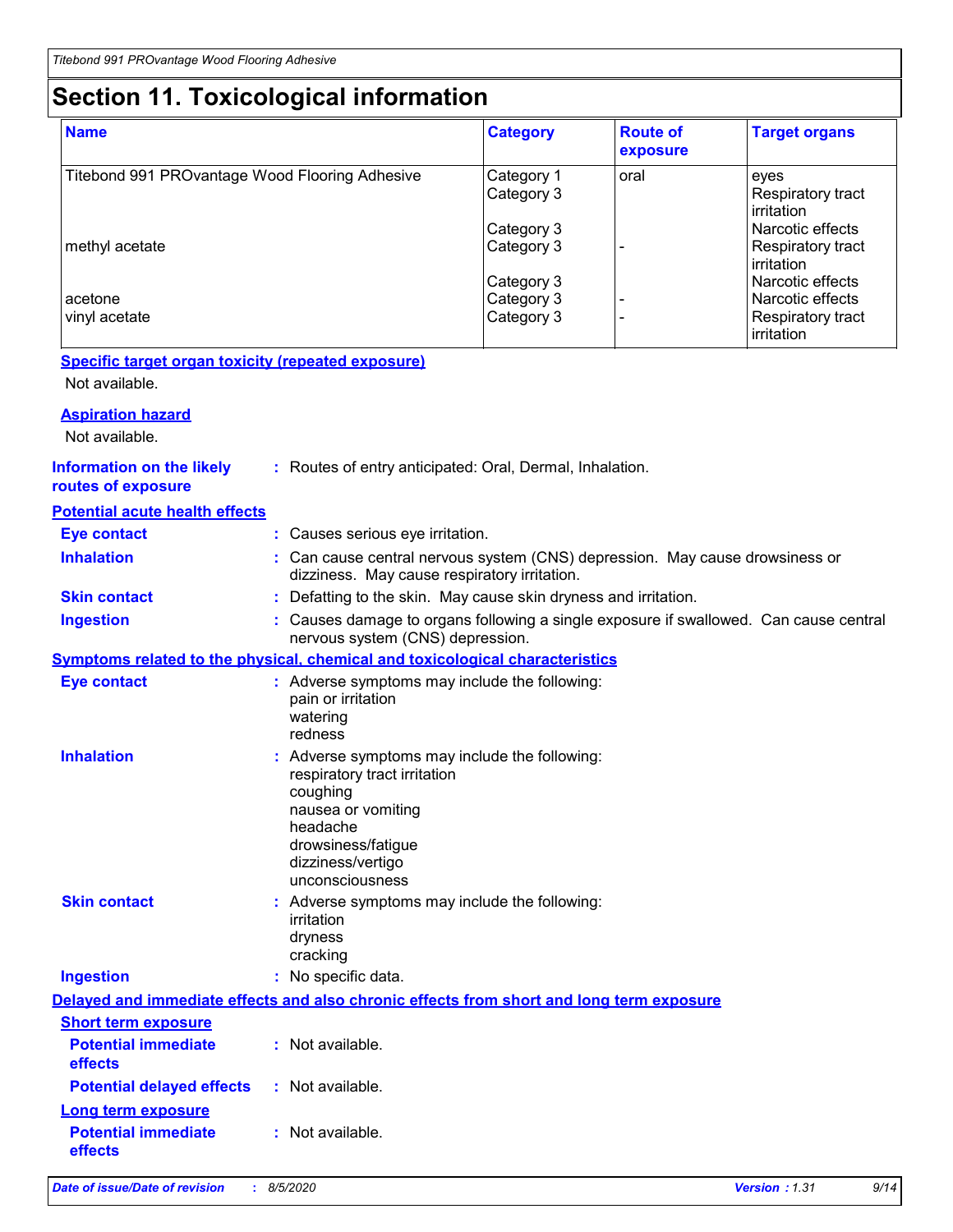# **Section 11. Toxicological information**

# **Potential delayed effects :** Not available.

# **Potential chronic health effects**

Not available.

| <b>General</b>                                                           | : Prolonged or repeated contact can defat the skin and lead to irritation, cracking and/or<br>dermatitis. |  |
|--------------------------------------------------------------------------|-----------------------------------------------------------------------------------------------------------|--|
| <b>Carcinogenicity</b>                                                   | : Suspected of causing cancer if inhaled. Risk of cancer depends on duration and level<br>of exposure.    |  |
| <b>Mutagenicity</b>                                                      | : No known significant effects or critical hazards.                                                       |  |
| <b>Teratogenicity</b>                                                    | : No known significant effects or critical hazards.                                                       |  |
| <b>Developmental effects</b>                                             | : No known significant effects or critical hazards.                                                       |  |
| <b>Fertility effects</b>                                                 | : No known significant effects or critical hazards.                                                       |  |
| <b>Numerical measures of toxicity</b><br><b>Acute toxicity estimates</b> |                                                                                                           |  |

Not available.

# **Section 12. Ecological information**

## **Toxicity**

| <b>Product/ingredient name</b> | <b>Result</b>                                   | <b>Species</b>                             | <b>Exposure</b> |
|--------------------------------|-------------------------------------------------|--------------------------------------------|-----------------|
| methyl acetate                 | Acute LC50 320000 µg/l Fresh water              | Fish - Pimephales promelas                 | 96 hours        |
| acetone                        | Acute EC50 20.565 mg/l Marine water             | Algae - Ulva pertusa                       | 96 hours        |
|                                | Acute LC50 4.42589 ml/L Marine water            | Crustaceans - Acartia tonsa -<br>Copepodid | 48 hours        |
|                                | Acute LC50 10000 µg/l Fresh water               | Daphnia - Daphnia magna                    | 48 hours        |
|                                | Acute LC50 6210000 µg/l Fresh water             | Fish - Pimephales promelas                 | 96 hours        |
|                                | Chronic NOEC 4.95 mg/l Marine water             | Algae - Ulva pertusa                       | 96 hours        |
|                                | Chronic NOEC 0.016 ml/L Fresh water             | Crustaceans - Daphniidae                   | 21 days         |
|                                | Chronic NOEC 0.1 ml/L Fresh water               | Daphnia - Daphnia magna -<br>Neonate       | 21 days         |
|                                | Chronic NOEC 5 µg/l Marine water                | Fish - Gasterosteus aculeatus -<br>Larvae  | 42 days         |
| vinyl acetate                  | Acute EC50 8.81 mg/l                            | Algae - Pseudokirchnerella<br>subcapitata  | 96 hours        |
|                                | Acute EC50 12.6 mg/l                            | Daphnia                                    | 48 hours        |
|                                | Acute LC50 10000 to 100000 µg/l<br>Marine water | Crustaceans - Crangon crangon -<br>Larvae  | 48 hours        |
|                                | Acute LC50 14000 µg/l Fresh water               | Fish - Pimephales promelas                 | 96 hours        |
|                                | Chronic NOEC 1.58 mg/l                          | Algae - Pseudokirchnerella<br>subcapitata  | 96 hours        |

# **Persistence and degradability**

| <b>Product/ingredient name</b> | <b>Aquatic half-life</b> | <b>Photolysis</b> | <b>Biodegradability</b> |
|--------------------------------|--------------------------|-------------------|-------------------------|
| vinyl acetate                  |                          |                   | <b>Readily</b>          |

### **Bioaccumulative potential**

| <b>Product/ingredient name</b> | $LogP_{ow}$ | <b>BCF</b> | <b>Potential</b> |
|--------------------------------|-------------|------------|------------------|
| methyl acetate                 | 0.18        |            | low              |
| acetone                        | $-0.23$     |            | low              |
| vinyl acetate                  | 0.73        | 3.16       | low              |
| <b>Mobility in soil</b>        |             |            |                  |

**Soil/water partition coefficient (KOC)**

**:** Not available.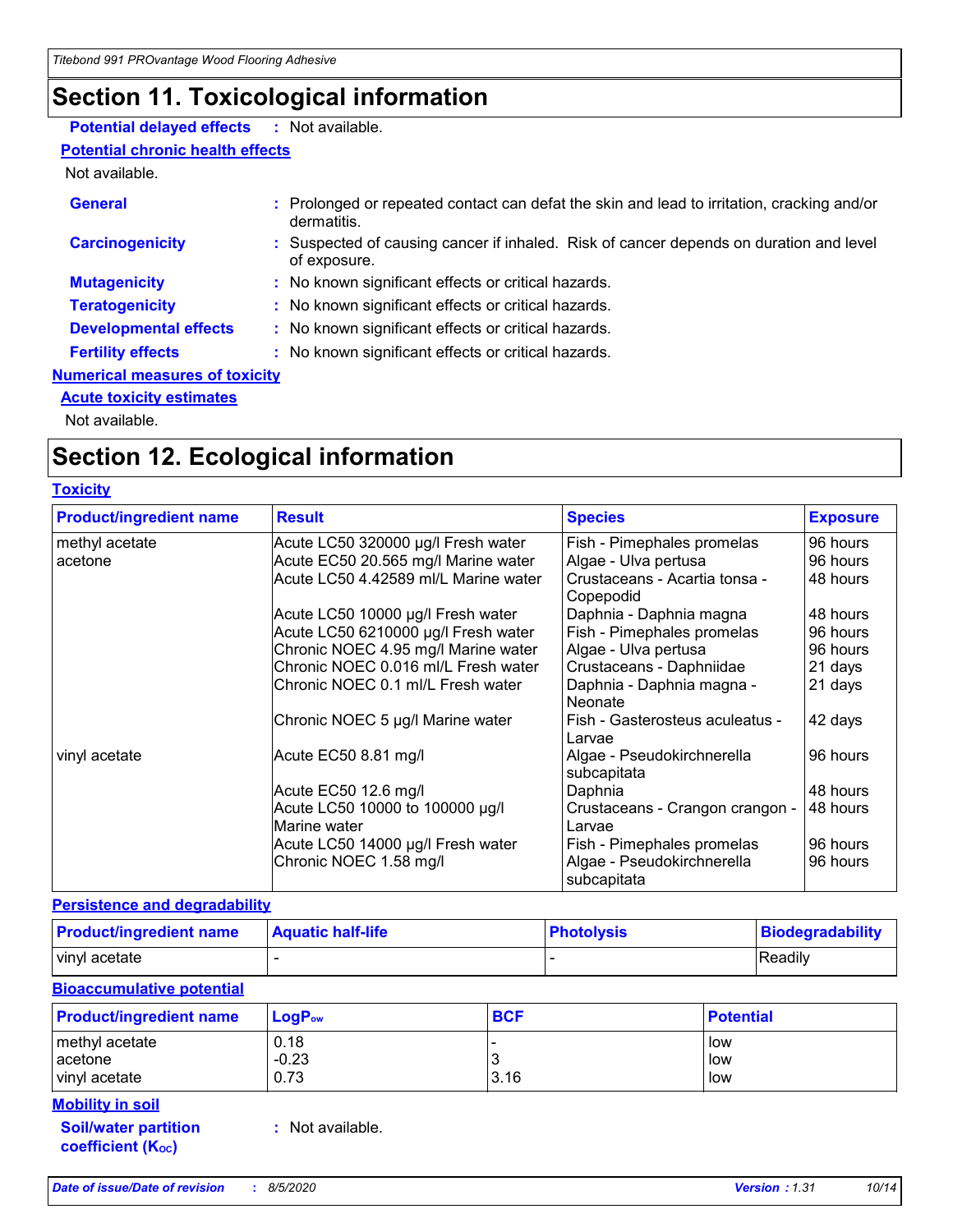# **Section 12. Ecological information**

**Other adverse effects** : No known significant effects or critical hazards.

# **Section 13. Disposal considerations**

The generation of waste should be avoided or minimized wherever possible. Disposal of this product, solutions and any by-products should at all times comply with the requirements of environmental protection and waste disposal legislation and any regional local authority requirements. Dispose of surplus and non-recyclable products via a licensed waste disposal contractor. Waste should not be disposed of untreated to the sewer unless fully compliant with the requirements of all authorities with jurisdiction. Waste packaging should be recycled. Incineration or landfill should only be considered when recycling is not feasible. This material and its container must be disposed of in a safe way. Care should be taken when handling emptied containers that have not been cleaned or rinsed out. Empty containers or liners may retain some product residues. Vapor from product residues may create a highly flammable or explosive atmosphere inside the container. Do not cut, weld or grind used containers unless they have been cleaned thoroughly internally. Avoid dispersal of spilled material and runoff and contact with soil, waterways, drains and sewers. **Disposal methods :**

### **United States - RCRA Toxic hazardous waste "U" List**

| Ingredient                   | CAS#        | <b>Status</b> | <b>Reference</b><br>number |
|------------------------------|-------------|---------------|----------------------------|
| Acetone (I); 2-Propanone (I) | $ 67-64-1 $ | Listed        | U002                       |

# **Section 14. Transport information**

|                                        | <b>DOT</b><br><b>Classification</b>             | <b>TDG</b><br><b>Classification</b>             | <b>Mexico</b><br><b>Classification</b>          | <b>ADR/RID</b>                                  | <b>IMDG</b>                                     | <b>IATA</b>                                     |
|----------------------------------------|-------------------------------------------------|-------------------------------------------------|-------------------------------------------------|-------------------------------------------------|-------------------------------------------------|-------------------------------------------------|
| <b>UN number</b>                       | <b>UN1133</b>                                   | <b>UN1133</b>                                   | <b>UN1133</b>                                   | <b>UN1133</b>                                   | <b>UN1133</b>                                   | <b>UN1133</b>                                   |
| <b>UN proper</b><br>shipping name      | ADHESIVES,<br>containing<br>flammable<br>liquid | ADHESIVES,<br>containing<br>flammable<br>liquid | ADHESIVES,<br>containing<br>flammable<br>liquid | ADHESIVES,<br>containing<br>flammable<br>liquid | ADHESIVES,<br>containing<br>flammable<br>liquid | ADHESIVES,<br>containing<br>flammable<br>liquid |
| <b>Transport</b><br>hazard class(es)   | 3<br><b>LANDRAGE LIGU</b>                       | 3                                               | 3<br><u>ين</u>                                  | 3<br><u>ئىلل</u>                                | 3                                               | 3                                               |
| <b>Packing group</b>                   | Ш                                               | Ш                                               | Ш                                               | Ш                                               | $\mathbf{I}$                                    | Ш                                               |
| <b>Environmental</b><br><b>hazards</b> | No.                                             | No.                                             | No.                                             | No.                                             | No.                                             | No.                                             |

**Additional information**

**DOT Classification**

**TDG Classification**

### **Special provisions** 383 **:**

### Product classified as per the following sections of the Transportation of Dangerous **:** Goods Regulations: 2.18-2.19 (Class 3).

**ADR/RID**

**Special provisions** 640 (C) **: Tunnel code** (D/E)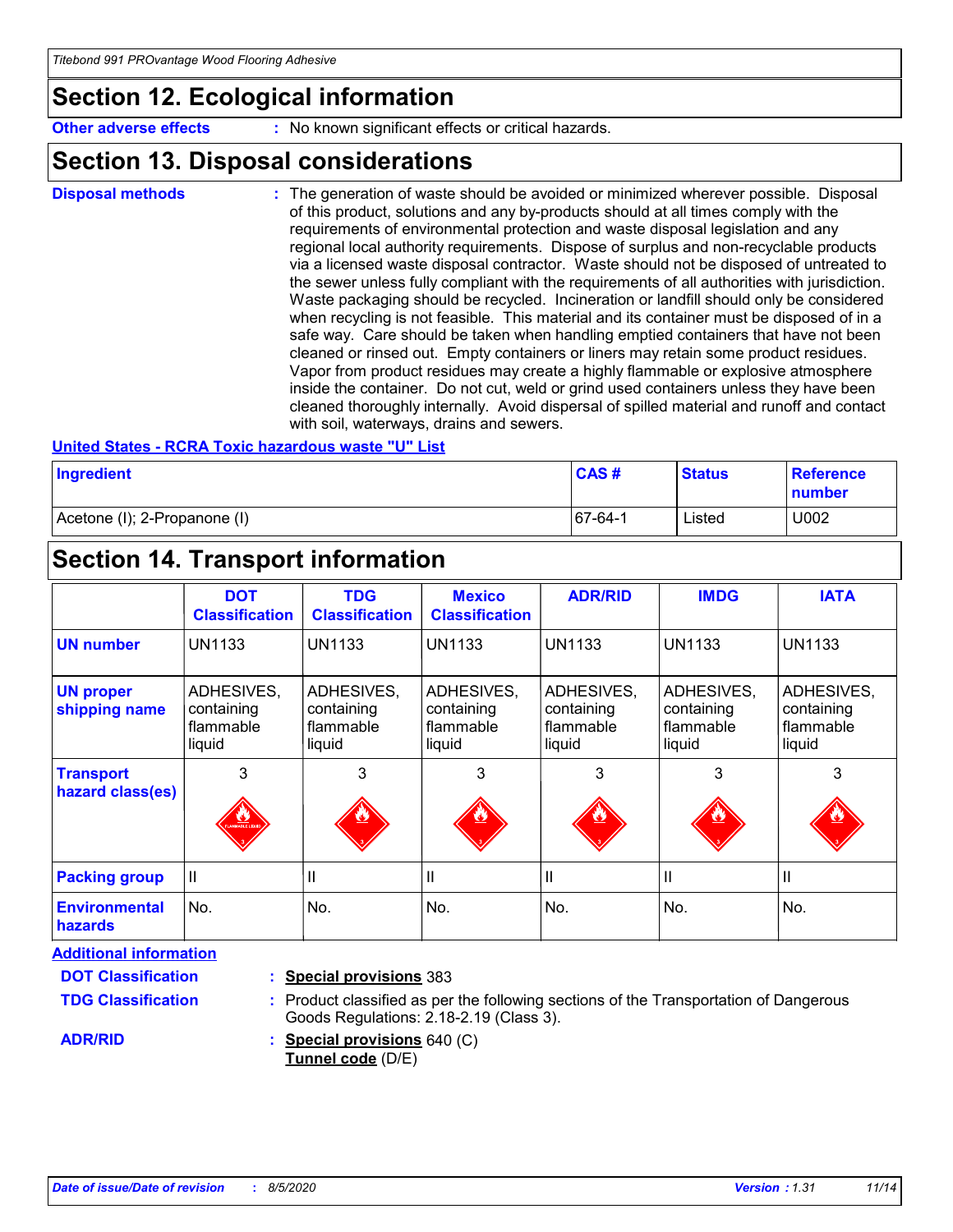# **Section 14. Transport information**

# **Section 15. Regulatory information**

### **U.S. Federal regulations**

**SARA 302/304**

# **Composition/information on ingredients**

|                       |                                                                                                                                                                                                                                                                                                                                                                                                        |                                                            |            | <b>SARA 302 TPQ</b> |           | <b>SARA 304 RQ</b> |           |
|-----------------------|--------------------------------------------------------------------------------------------------------------------------------------------------------------------------------------------------------------------------------------------------------------------------------------------------------------------------------------------------------------------------------------------------------|------------------------------------------------------------|------------|---------------------|-----------|--------------------|-----------|
| <b>Name</b>           |                                                                                                                                                                                                                                                                                                                                                                                                        | $\frac{9}{6}$                                              | <b>EHS</b> | (Ibs)               | (gallons) | (lbs)              | (gallons) |
| vinyl acetate         |                                                                                                                                                                                                                                                                                                                                                                                                        | ≤0.3                                                       | Yes.       | 1000                | 129       | 5000               | 644.8     |
| <b>SARA 304 RQ</b>    |                                                                                                                                                                                                                                                                                                                                                                                                        | : 2255503.4 lbs / 1023998.6 kg [212733.4 gal / 805283.5 L] |            |                     |           |                    |           |
| <b>SARA 311/312</b>   |                                                                                                                                                                                                                                                                                                                                                                                                        |                                                            |            |                     |           |                    |           |
| <b>Classification</b> | : FLAMMABLE LIQUIDS - Category 2<br><b>EYE IRRITATION - Category 2A</b><br><b>CARCINOGENICITY - Category 2</b><br>SPECIFIC TARGET ORGAN TOXICITY (SINGLE EXPOSURE) - Category 1<br>SPECIFIC TARGET ORGAN TOXICITY (SINGLE EXPOSURE) (Respiratory tract<br>irritation) - Category 3<br>SPECIFIC TARGET ORGAN TOXICITY (SINGLE EXPOSURE) (Narcotic effects) -<br>Category 3<br>HNOC - Defatting irritant |                                                            |            |                     |           |                    |           |

# **Composition/information on ingredients**

| <b>Name</b>                                             | $\frac{9}{6}$ | <b>Classification</b>                            |
|---------------------------------------------------------|---------------|--------------------------------------------------|
| methyl acetate                                          | $≥10 - ≤25$   | <b>FLAMMABLE LIQUIDS - Category 2</b>            |
|                                                         |               | <b>EYE IRRITATION - Category 2A</b>              |
|                                                         |               | SPECIFIC TARGET ORGAN TOXICITY (SINGLE EXPOSURE) |
|                                                         |               | (Respiratory tract irritation) - Category 3      |
|                                                         |               | SPECIFIC TARGET ORGAN TOXICITY (SINGLE EXPOSURE) |
|                                                         |               | (Narcotic effects) - Category 3                  |
| acetone                                                 | ≤5            | <b>FLAMMABLE LIQUIDS - Category 2</b>            |
|                                                         |               | <b>EYE IRRITATION - Category 2A</b>              |
|                                                         |               | SPECIFIC TARGET ORGAN TOXICITY (SINGLE EXPOSURE) |
|                                                         |               | (Narcotic effects) - Category 3                  |
| $4$ -chloro- $\alpha, \alpha, \alpha$ -trifluorotoluene | ≤5            | <b>CARCINOGENICITY - Category 2</b>              |
| vinyl acetate                                           | ≤0.3          | <b>FLAMMABLE LIQUIDS - Category 2</b>            |
|                                                         |               | <b>ACUTE TOXICITY (inhalation) - Category 4</b>  |
|                                                         |               | <b>CARCINOGENICITY - Category 2</b>              |
|                                                         |               | SPECIFIC TARGET ORGAN TOXICITY (SINGLE EXPOSURE) |
|                                                         |               | (Respiratory tract irritation) - Category 3      |

### **SARA 313**

|                                           | <b>Product name</b>      | <b>CAS number</b>            | $\frac{9}{6}$ |
|-------------------------------------------|--------------------------|------------------------------|---------------|
| <b>Form R - Reporting</b><br>requirements | acetone<br>vinyl acetate | $ 67-64-1$<br>$108 - 05 - 4$ | 5≥ا<br>l≤0.3  |
| <b>Supplier notification</b>              | vinyl acetate            | $108 - 05 - 4$               | l≤0.3         |

SARA 313 notifications must not be detached from the SDS and any copying and redistribution of the SDS shall include copying and redistribution of the notice attached to copies of the SDS subsequently redistributed.

### **State regulations**

**Massachusetts :** The following components are listed: METHYL ACETATE; ACETONE

**New York :** The following components are listed: Vinyl acetate; Acetone; 2-Propanone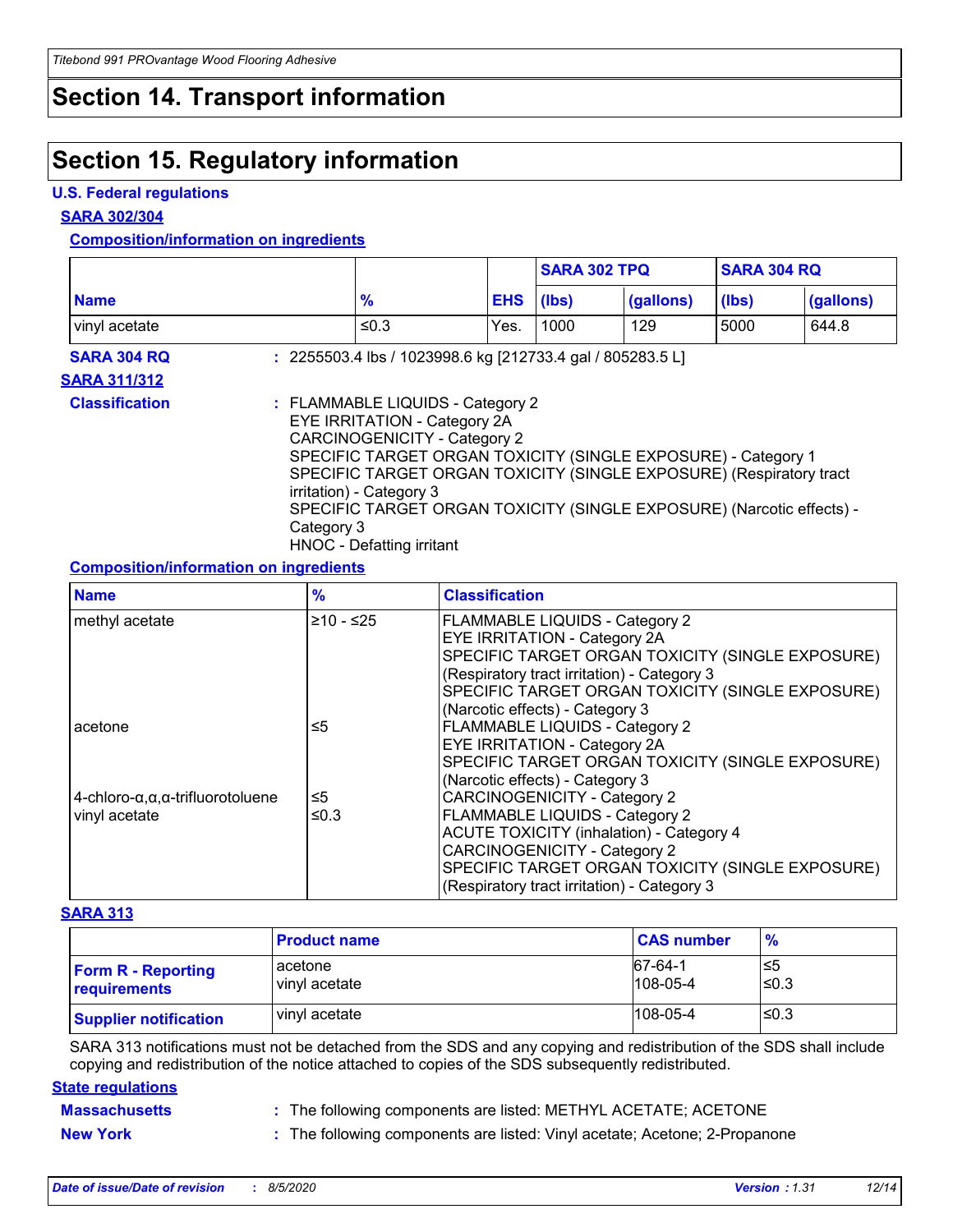# **Section 15. Regulatory information**

| <b>New Jersey</b>   | : The following components are listed: METHYL ACETATE; ACETIC ACID, METHYL<br>ESTER; VINYL ACETATE; ACETIC ACID ETHENYL ESTER; ACETONE;<br>2-PROPANONE |
|---------------------|--------------------------------------------------------------------------------------------------------------------------------------------------------|
| <b>Pennsylvania</b> | : The following components are listed: ACETIC ACID, METHYL ESTER; ACETIC ACID<br>ETHENYL ESTER; 2-PROPANONE                                            |

### **California Prop. 65**

**WARNING**: This product can expose you to chemicals including p-chloro-α,α,α-trifluorotoluene, which is known to the State of California to cause cancer, and Methanol, which is known to the State of California to cause birth defects or other reproductive harm. For more information go to www.P65Warnings.ca.gov.

| Ingredient name                                                      | No significant risk Maximum<br>level | acceptable dosage<br>level |
|----------------------------------------------------------------------|--------------------------------------|----------------------------|
| $ p$ -chloro- $\alpha, \alpha, \alpha$ -trifluorotoluene<br>Methanol |                                      | Yes.                       |

### **International regulations**

### **Chemical Weapon Convention List Schedules I, II & III Chemicals**

Not listed.

### **Montreal Protocol**

Not listed.

### **Stockholm Convention on Persistent Organic Pollutants**

Not listed.

# **UNECE Aarhus Protocol on POPs and Heavy Metals**

Not listed.

### **Inventory list**

- **China :** All components are listed or exempted.
- **United States TSCA 8(b) inventory**
- **:** All components are active or exempted.

# **Section 16. Other information**

**Hazardous Material Information System (U.S.A.)**



**Caution: HMIS® ratings are based on a 0-4 rating scale, with 0 representing minimal hazards or risks, and 4 representing significant hazards or risks. Although HMIS® ratings and the associated label are not required on SDSs or products leaving a facility under 29 CFR 1910.1200, the preparer may choose to provide them. HMIS® ratings are to be used with a fully implemented HMIS® program. HMIS® is a registered trademark and service mark of the American Coatings Association, Inc.**

**The customer is responsible for determining the PPE code for this material. For more information on HMIS® Personal Protective Equipment (PPE) codes, consult the HMIS® Implementation Manual.**

**National Fire Protection Association (U.S.A.)**